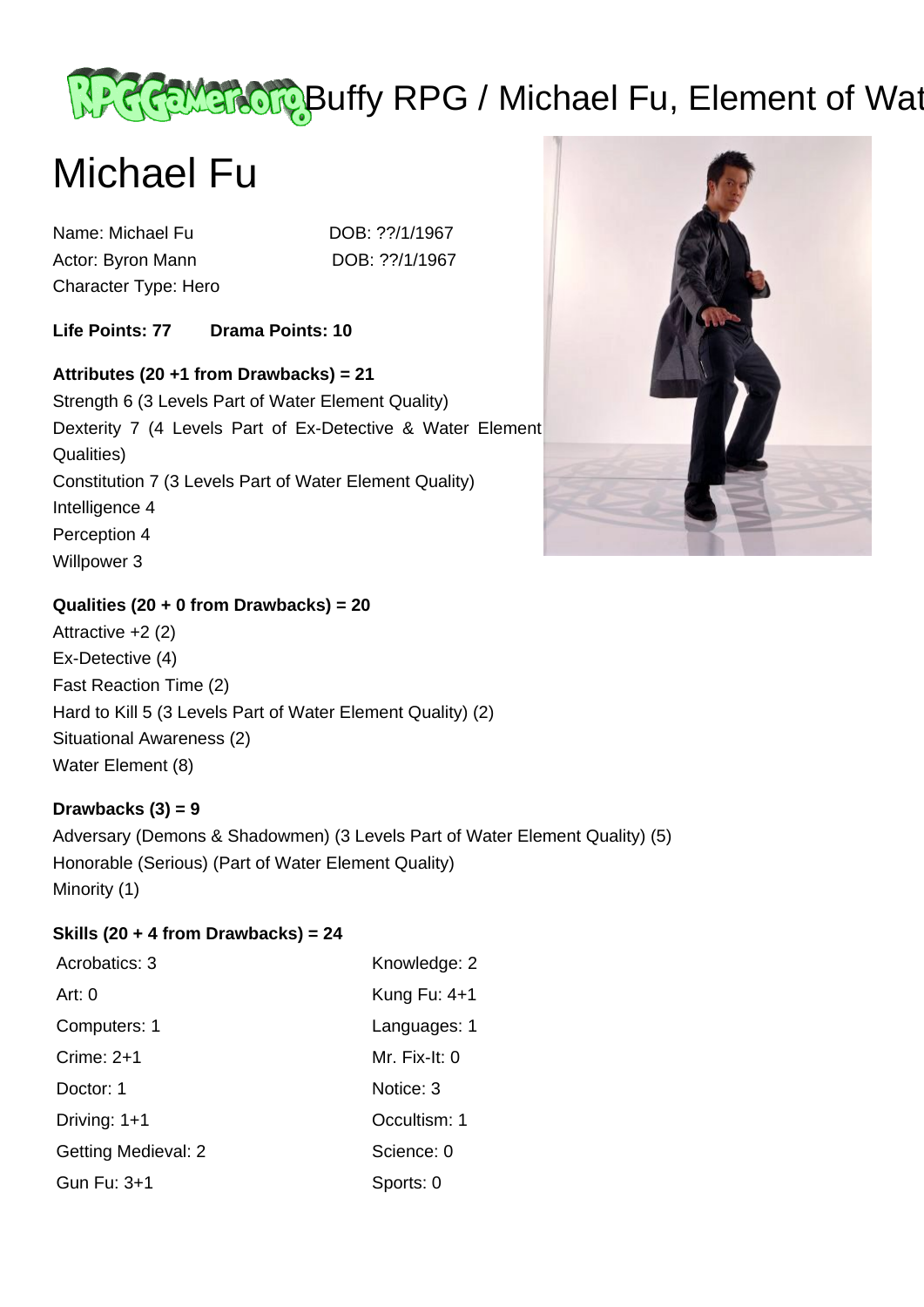| Influence: 0        | Wild Card: 0   |                    |                      |
|---------------------|----------------|--------------------|----------------------|
| <b>Maneuvers</b>    | <b>Bonus</b>   | <b>Base Damage</b> | <b>Notes</b>         |
| Aiming              | 9              | None               | Adds Success Level t |
| Dodge               | 8              | None               | Defense Action       |
| Grapple             | 10             | None               | Resisted by Dodge    |
| Jump Kick           | 13             | 21                 | <b>Bash</b>          |
| <b>Kick</b>         | $\overline{7}$ | 14                 | Bash                 |
| Parry               | 8              | None               | Defense Action       |
| Pistol              | 13             | 12                 | Bullet; see p119     |
| Punch               | 8              | 12                 | <b>Bash</b>          |
| Spin Kick           | 6              | 16                 | Bash                 |
| <b>Stake</b>        | 7              | 12                 | Slash/stab           |
| (Through the Heart) | 4              | 12                 | x5 vs. vamps         |
| <b>Sweep Kick</b>   | 15             | 6                  | Bash; Target Prone   |
| <b>Thrown Stake</b> | 6              | 10                 | Slash/stab           |
| (Through the Heart) | 3              | 10                 | x5 vs. vamps         |

## **Background on Michael Fu**

 Michael Fu worked in witness protection before Os contacted him and showed him that he was an Element of Water. If Os hadn't shown up when he did, he would have been gunned down when he took a witness back to her home.

He was trained by Os to try and stop Slate and the other Shadowmen from getting their hands on the Tablet. The Tablet was a page from the Book of Life, it has existed longer than anything on Earth. If Slate could decipher it he would be able to open the Vortex, if that happened the world would see the apocalypse.

Unfortunately for the latest recruits, Os has killed the Element of Earth. This happened right before the White Warrior was able to convert him to her cause.

Michael feels responsible that his sister was killed by the Gangster Ho and he was unable to protect her.

Quote: "I didn't just hear the story, I felt it. I saw it in my mind."

#### **Roleplaying Michael Fu**

 Michael Fu doesn't like that his witnesses are corrupt, it makes him edgy and irritable. Names of characters and the distinctive likenesses thereof are used without permission. ? 2001 In-Motion AG/World Media Fund. All Rights Reserved. Image used without permission.